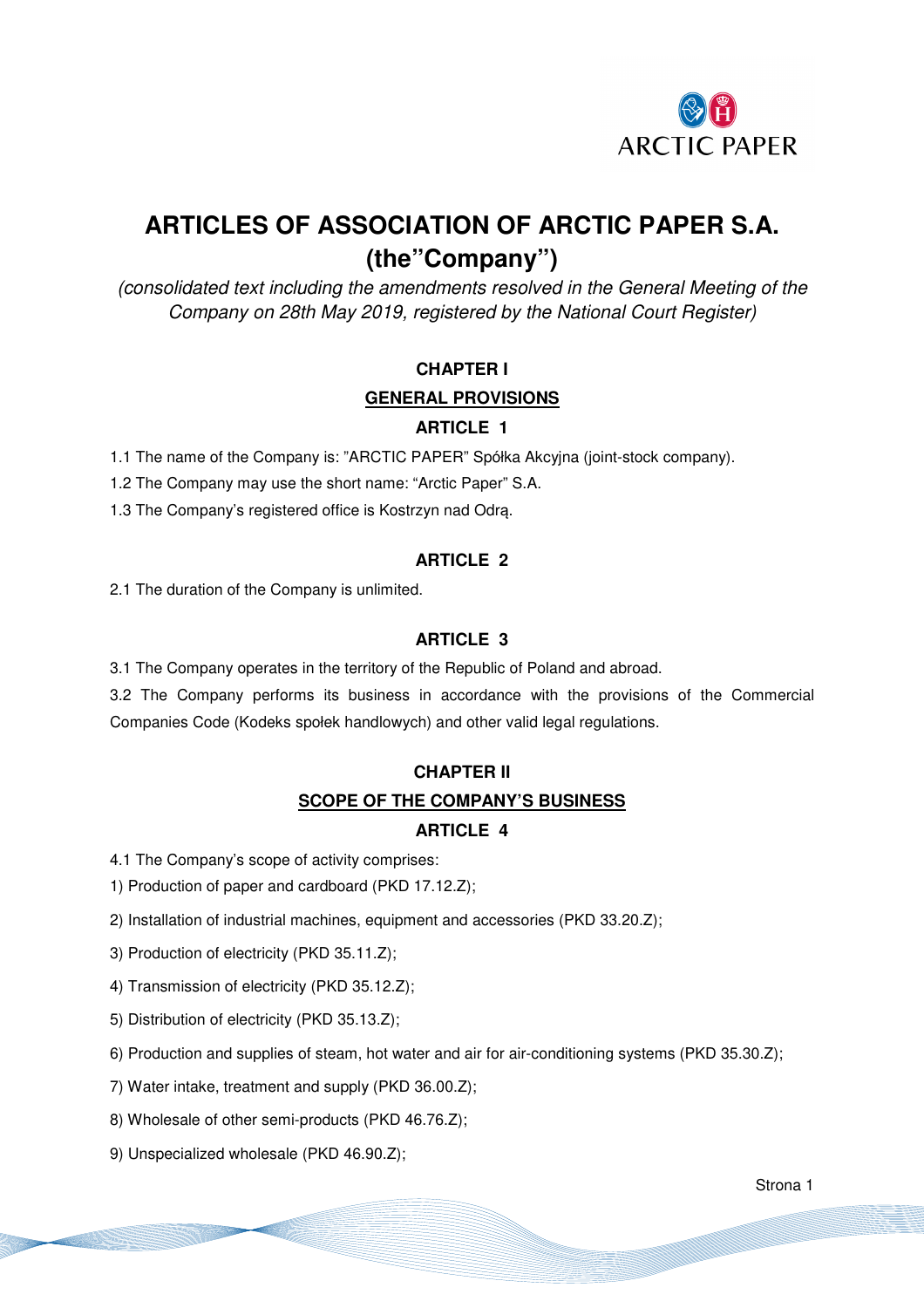

10) Other transportation agencies activities (PKD 52.29.C);

11) Consultations related to Information Technology (PKD 62.02.Z);

- 12) Activities associated with computer equipment management (PKD 62.03.Z);
- 13) Activities of financial holdings (PKD 64.20.Z);
- 14) Lease and administration of owned and leased real estates (PKD 68.20.Z);
- 15) Activities of head offices and holdings, excluding financial holdings (PKD 70.10.Z);
- 16) Other business operations and management consulting (PKD 70.22.Z);
- 17) Engineering activities and related technical consulting (PKD 71.12.Z);

18) Rental and lease of other machines, equipment and tangible assets, not classified elsewhere (PKD 77.39.Z).

4.2 If a permission or concession is required to engage in particular business activities, the Company shall not undertake such activities until such permission or concession has been obtained.

# **CHAPTER III SHARE CAPITAL OF THE COMPANY, FOUNDERS**

#### **ARTICLE 5**

5.1 Share capital of the Company shall amount to PLN 69,287,783.00 (in words: sixty nine million two hundred eighty seven thousand seven hundred eighty three zloty) and shall be divided into:

1) 50,000 (fifty thousand) ordinary series A bearer's shares;

2) 44,253,500 (forty four million two hundred fifty three thousand five hundred) ordinary series B bearer's shares;

3) 8,100,000 (eight million one hundred thousand) ordinary series C bearer's shares;

4) 3,000,000 (three million) ordinary series E bearer's shares.

5) 13,884,283 (thirteen million eight hundred eighty four thousand two hundred eighty

three) ordinary series F bearer's shares.

5.2 The nominal value of each share amounts to PLN 1.00 (one zloty).

5.3 Series A, B, C, E and F shares have been paid up in full with cash contributions.

5.4 Each share provides entitlement to one vote at the Shareholders Meeting.

- 5.5 (repealed)
- 5.6 (repealed)
- 5.7 (repealed)
- 5.8 (repealed)

Strona 2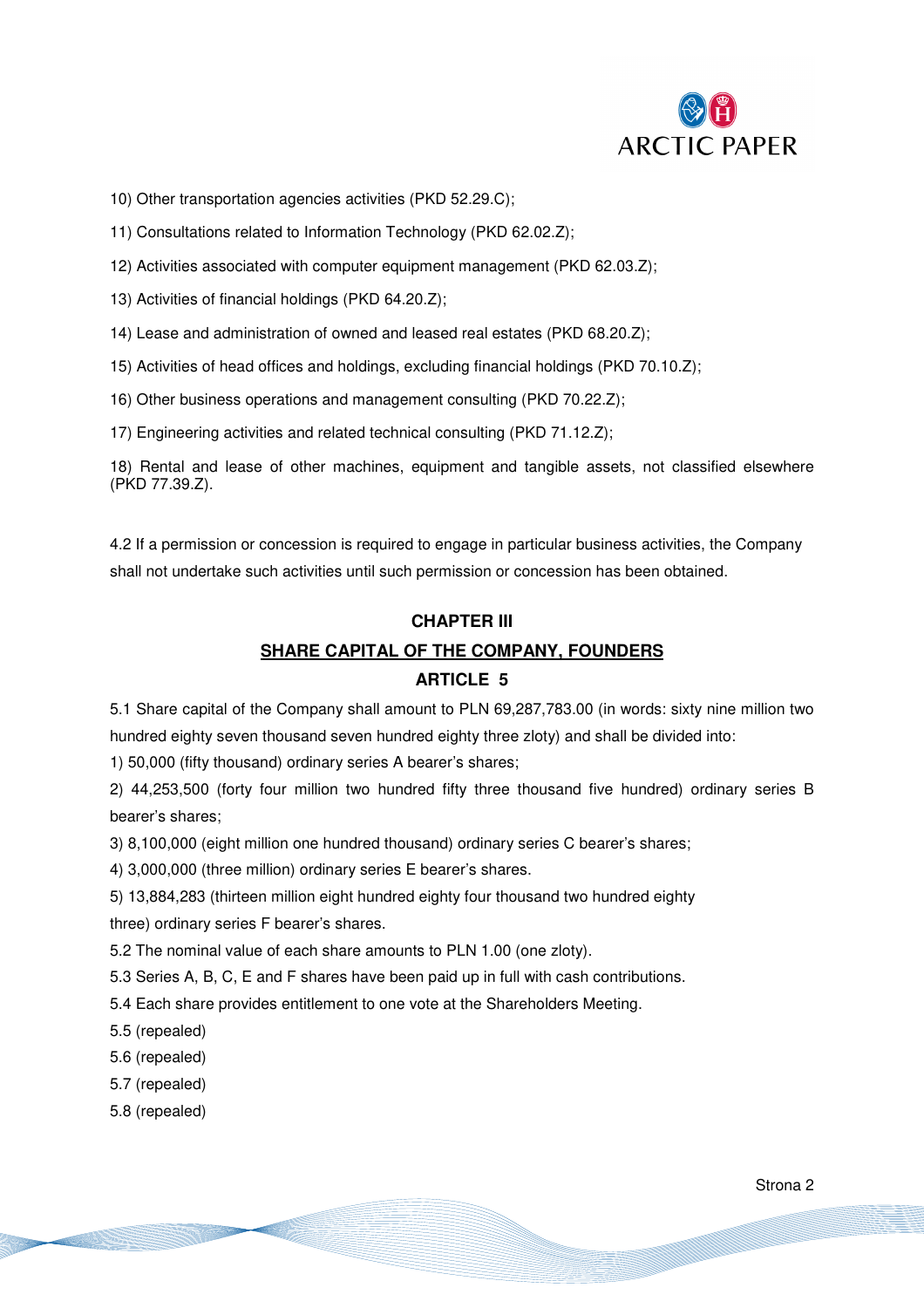

#### **ARTICLE 6**

The exclusive founder of the Company is Arctic Paper Kostrzyn S.A. joint stock company with its registered office in Kostrzyn nad Odra.

#### **ARTICLE 7**

7.1 The Company's share capital may be increased through issuance of new shares or an increase of the nominal value of existing shares.

7.2 An increase of the Company's share capital may be performed in exchange for cash consideration or consideration in kind.

7.3 The Company's share capital may be decreased subject to the terms and conditions imposed by virtue of a resolution adopted by the General Meeting.

7.4 The Company may issue new bearer shares or registered shares. The new shares may be paid for with cash or consideration in kind.

7.5 The registered shares may be converted into bearer shares. Conversion must be performed by the Management Board at a request from the shareholder.

7.6 Bearer shares may not be converted into registered shares.

7.7 Shares may be redeemed by way of purchase by the Company (voluntary redemption) on conditions specified in a resolution by the General Meeting, adopted by a majority of 2/3 1 (two thirds) of votes and with consent from the shareholder whose shares are to be redeemed. Shares are redeemed by way of decrease of the share capital.

## **CHAPTER IV COMPANY'S BODIES**

#### **ARTICLE 8**

The Company's corporate bodies are:

- a) the Management Board;
- b) the Supervisory Board;
- c) the General Meeting.

#### **THE MANAGEMENT BOARD**

#### **ARTICLE 9**

9.1 The Management Board consists of one to five members, including the President of the Management Board.

9.2 The Management Board is appointed and recalled by the Supervisory Board for a joint term of office.

9.3 The term of office for the Members of the Management Board is three years.

Strona 3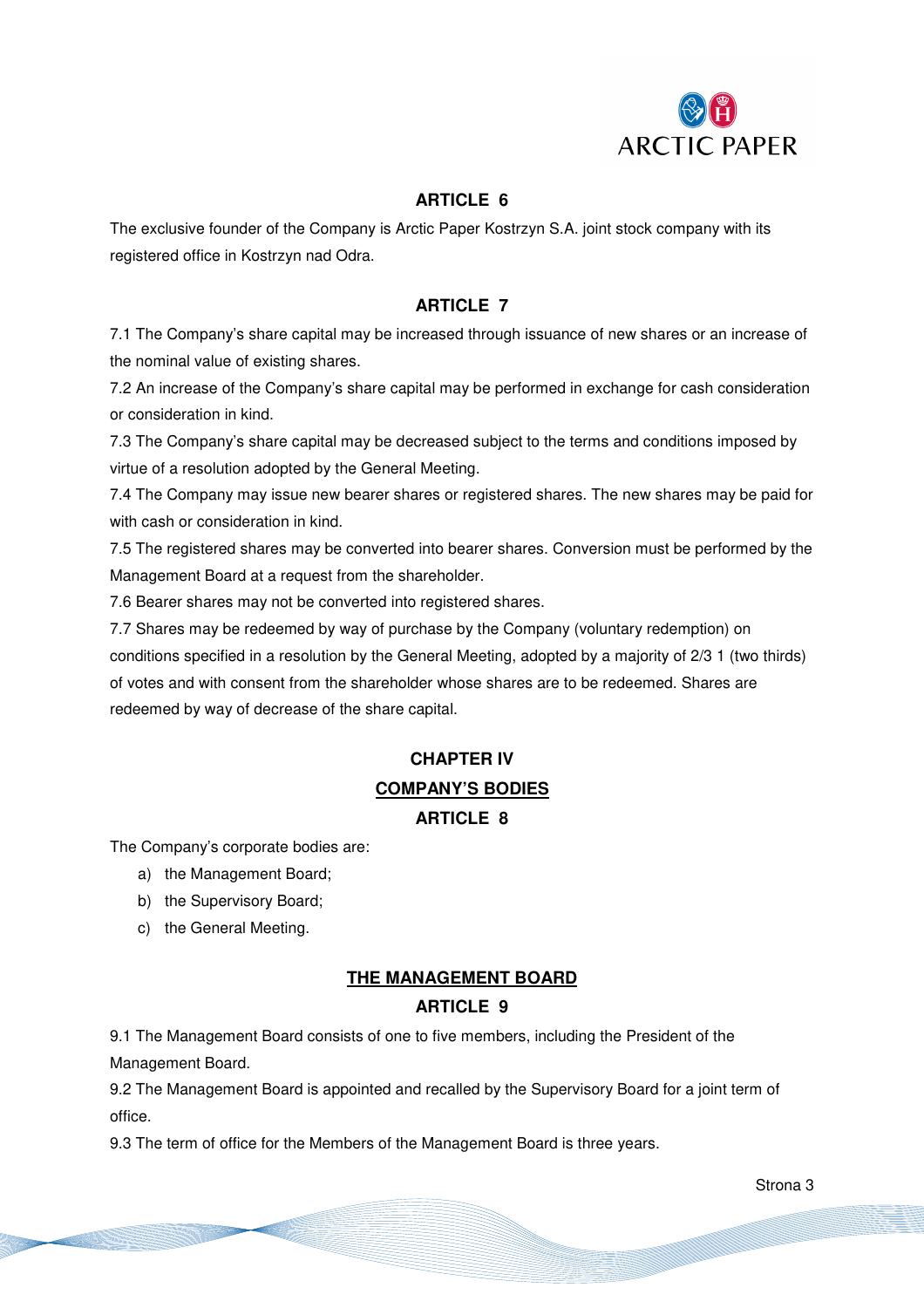

9.4 (repealed)

#### **ARTICLE 10**

10.1 The President of the Management Board shall summon the meetings of the Management Board and chair the meetings.

10.2 The Management Board adopts its resolutions by majority of votes cast. Resolutions are invalid unless at least a half of all members of the Management Board are present at the meeting. If the numbers of votes for and against are equal, the President of the Management Board has the decisive vote.

10.3 The detailed rules of operation of the Management Board are set out in the Management Board Bylaws adopted by the Supervisory Board.

#### **ARTICLE 11**

11.1 The Management Board is authorized to adopt any and all actions, which are not reserved for other corporate bodies of the Company. The Management Board shall manage the business and affairs of the Company with due diligence, required in the economic relations, observe the applicable laws and provisions of this Articles of Association as well as the resolutions adopted by the General Meeting and the Supervisory Board, to the extent of their authorities.

11.2 The Management Board manages the Company's affairs and represents the Company.

11.3 If the Company's Management Board consists of more than one person, statements can be made on behalf of the Company by the President of the Management Board acting independently, or by two members of the Management Board acting jointly, or by one member of the Management Board acting jointly with an authorized representative (Po: prokurent).

#### **THE SUPERVISORY BOARD**

#### **ARTICLE 12**

12.1 The Supervisory Board consists of five to seven members appointed by the General Meeting for a joint term of office.

12.2 The members of the Supervisory Board are elected to remain in office for three years. The members of the Supervisory Board may be appointed for successive terms.

12.3 A member of the Supervisory Board may be recalled at any time.

12.4 From the time when the General Meeting adopted the resolutions constituting the basis to conduct a first public issuance of shares and to introduce the Company's shares to trading on stock exchange, two members of the Supervisory Board should be independent. Independence of members of the Supervisory Board shall be judged based on the criteria set out in Enclosure II to the

Strona 4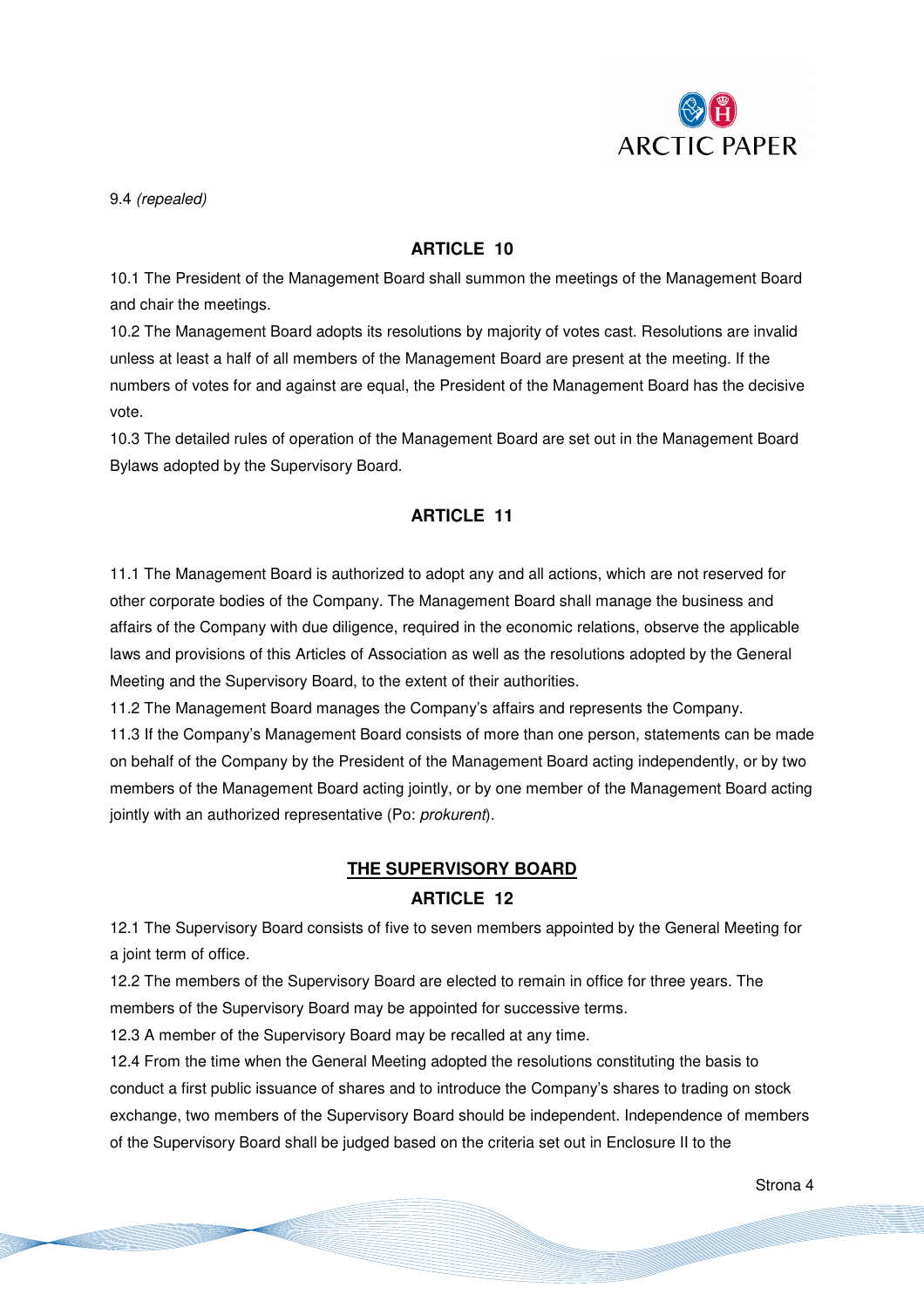

Recommendation of the European Commission dated February 15, 2005 on the role of non-executive or supervisory directors of listed companies and on the committees of the (supervisory) board, wherein the independent member must not be an employee of the Company, or any of its subsidiaries or affiliates, or enter into any actual and significant relationships with any shareholder of the Company eligible to execute 5% or more of the total number of votes represented by all shares.

12.5 In case an independent member of the Supervisory Board has been appointed, resolutions regarding the following matters may not be adopted without consent of at least one independent member of the Supervisory Board:

a) any benefit given under any title by the Company or any entity associated with the Company, to a member of the Management Board;

b) consent for the Company or any of its subsidiaries to enter into a significant agreement with an entity associated with the Company, member of its Supervisory Board or Management Board, or any entity associated with these entities, other than contracts entered into as part of the Company's normal business, on the ordinary terms and conditions used by the Company; c) appointment of an auditor to audit the Company's financial statement.

12.6 Any persons who fail to satisfy the independence criterion referred to in Article 12.4 above may be elected as a member of the Supervisory Board and the number of such persons may be greater than stipulated in Article 12.4, if the number of elected persons meeting the independence criterion is smaller than stipulated in Article 12.4 above and vacancies exist on the Supervisory Board. 12.7 For the avoidance of doubt it is assumed that the loss of independence of a member of the Supervisory Board and the lack of appointment of an independent member of the Supervisory Board does not invalidate decisions made by the Supervisory Board. If an independent member of the Supervisory Board ceases to be independent during his or her period in office, his mandate shall not become invalidated or expired.

12.8 In case a mandate of a member of the Supervisory Board expires before the end of his or her term of office, the remaining members of the Supervisory Board shall be entitled to co-opt a new member of the Supervisory Board in lieu of the member whose mandate has expired by means of a resolution adopted by an absolute majority of votes of all of such remaining members. The mandate of a member of the Supervisory Board appointed as a result of the co-option shall expire if the first Ordinary General Meeting held after the co-option does not approve his or her appointment. Only two members of the Supervisory Board appointed as a result of co-option, whose appointment has not been approved by the Ordinary General Meeting, may hold their positions at given time. If the mandate of the member of the Supervisory Board appointed in co-option procedure expires as a result of the lack of Ordinary General Meeting's approval, no resolution of the Supervisory Board adopted in the course of his or her term of office shall be deemed invalid or ineffective due to the fact that his or her mandate has not been approved.

Strona 5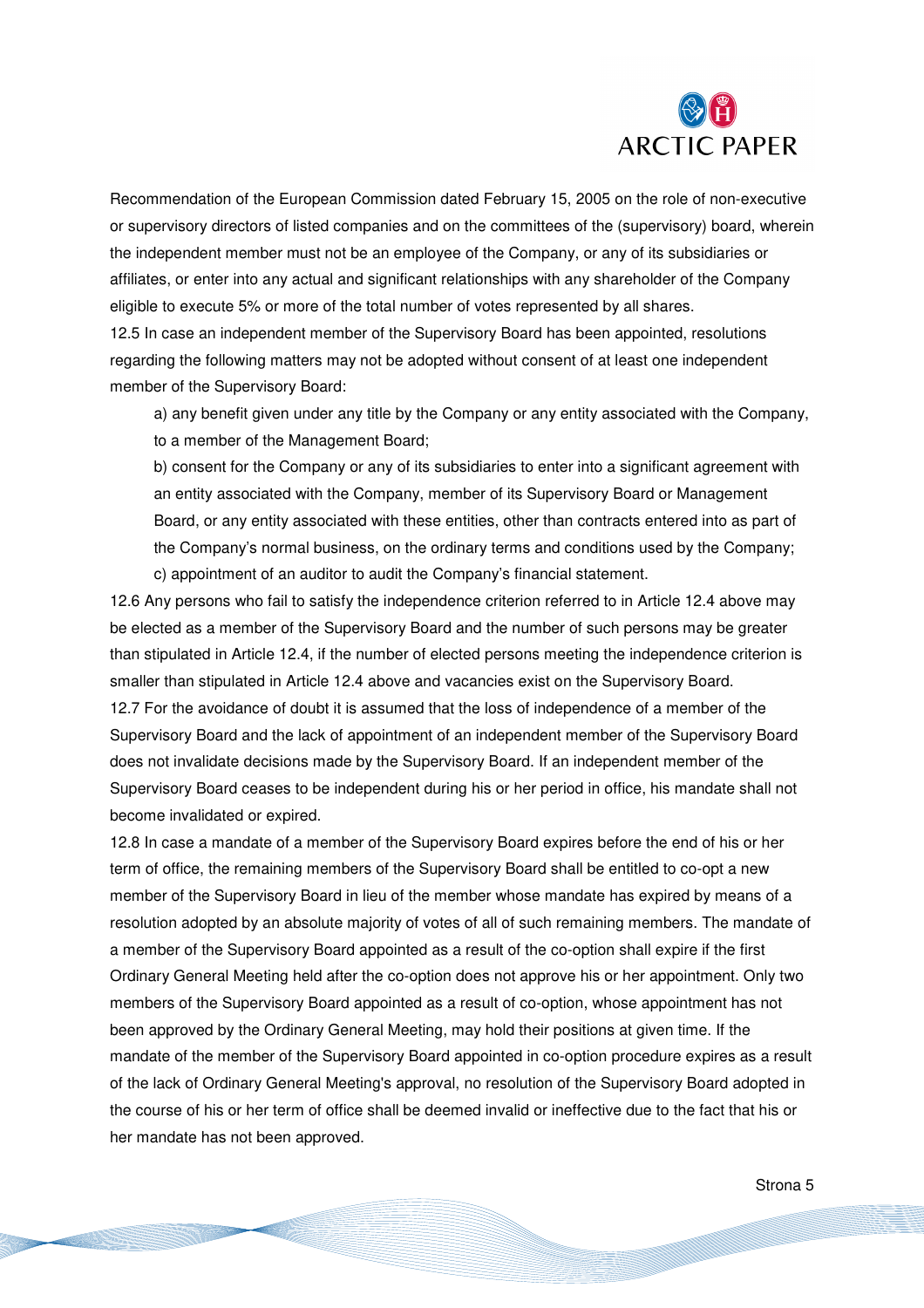

#### **ARTICLE 13**

13.1 Either the Chairman or, in his absence, the Vice Chairman of the Supervisory Board shall summon and chair the meetings of the Supervisory Board.

13.2 The Chairman of the Supervisory Board shall summon a meeting of the Supervisory Board at a written request of the Management Board or a member of the Supervisory Board.

13.3 Resolutions of the Supervisory Board cannot be adopted, unless all members of the Supervisory Board have been notified about the meeting by registered mail or e-mail, sent at least 15 days in advance of the meeting, and the majority of the members of the Supervisory Board are present at the meeting. Due to significant reasons the President of the Supervisory Board may shorten such period to 5 days. Resolutions can be adopted without formal summon, if all members of the Supervisory Board agree to vote with regard to a particular matter or accept the contents of the resolution.

#### **ARTICLE 14**

14.1 The Supervisory Board adopts its resolutions by simple majority of votes cast. If the numbers of votes for and against are equal, the Chairman of the Supervisory Board has the decisive vote. 14.2 The Supervisory Board may adopt a resolution using written procedure, if all members of the Supervisory Board have been notified about the contents of the draft resolution, subject to article 388 § 4 of the Commercial Companies Code.

14.3 The Supervisory Board may adopt resolutions using means allowing all members to communicate directly over distance, if all members of the Supervisory Board have been notified about the contents of the draft resolution, subject to article 388 § 4 of the Commercial Companies Code.

14.4 Members of the Supervisory Board may participate in adopting resolutions by the Supervisory Board by casting votes in writing through another member of the Supervisory Board. Written votes cannot be cast in voting concerning a matter put on the agenda at the meeting of the Supervisory Board.

14.5 The agenda of the Supervisory Board meeting shall not be changed during the relevant meeting, unless

a) all Members of the Supervisory Board are present and none of them opposed to change or amend the agenda;

b) adoption of certain actions by the Supervisory Board is necessary in order to protect the Company against damage; or

c) a resolution on the evaluation of a possible conflict of interests between the Supervisory Board and the Company needs to be adopted.

14.6 The detailed rules of operation of the Supervisory Board are set out in the bylaws of the Supervisory Board.

Strona 6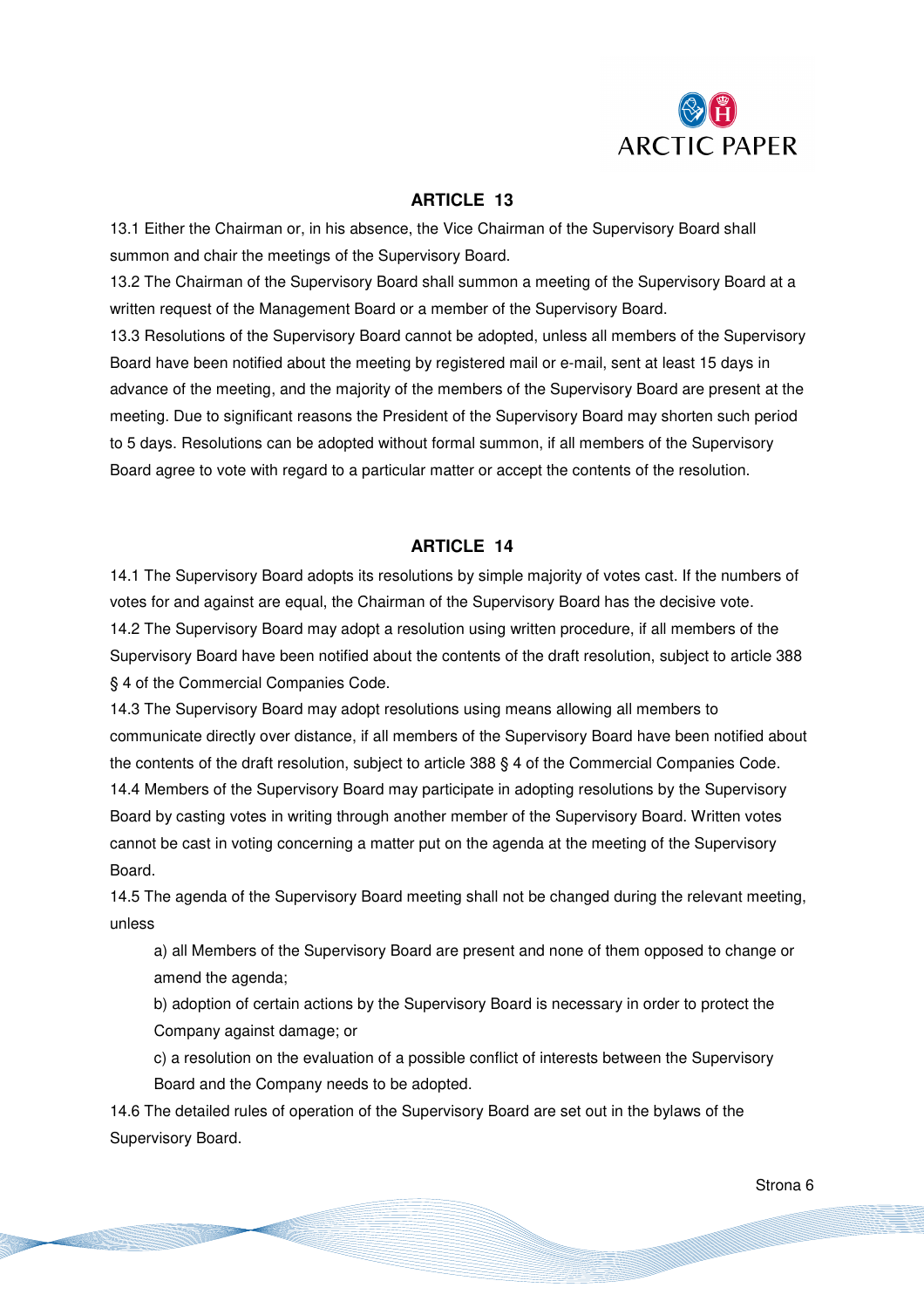

#### **ARTICLE 15**

15.1 The Supervisory Board supervises the Company's activities, reviews its accounts and accounting ledgers at any time, and performs assessments of the Company's financial situation.

15.2 The duties of the Supervisory Board include, in particular:

a) evaluation the Company's financial statements;

b) evaluation of the Management Board's statements on the Company's activities and the Management Board's requests regarding distribution of profits and coverage of losses;

c) submission to the General Meeting annual written statements on the results of the assessments above;

d) appointment and dismissal of the Members of the Management Board, including its President, and the determination of the remuneration of the Members of the Management Board;

e) appointment of an auditor for the Company;

f) suspension of the members of the Management Board in performance of their functions due to significant reasons;

g) delegation of the members of the Supervisory Board to the temporary performance of the functions of the members of the Management Board who are not in a position to perform their duties;

h) approval of the annual financial plans of the capital group of the Company, comprising the Company and its subsidiaries (the "Group") (budget), the investment plans of the Group and the strategic commercial plans of the Group prepared by the Management Board, providing that the budget shall encompass at least the operating plan of the Group, plan of incomes and costs, forecast in respect of the balance sheet and the plan of the expenses in excess of the usual costs of the Group's business;

i) determination of terms and conditions of the issuance of the bonds by the Company (other than convertible bonds and/or bonds with priority right, referred to under art. 393 point 5 of Commercial Companies Code) and other debt securities and granting consent to the assumption of any financial liabilities and/or adoption of any actions resulting in the assumption of any financial liability, such as contracting loans, credit facilities, overdrafts, factoring, forfaiting, financial and operational leasing agreements and others, if the amount of such liability exceeds PLN 10,000,000;

j) approval of the operating bylaws of the Company (and not of the other companies from the Group); k) granting consent for the conduct of any competitive activity and/or for the performance of any functions in the authorities of other companies (whether conducting a competitive business or not) by the members of the Management Board;

l) determination of the rules and amounts of remuneration of the members of the Management Board and other persons, holding key management positions within the Company, and the approval of the incentive schemes (if any), whether applicable to the members of the Management Board and other persons, holding key management positions within the Company, or to any other individuals associated with the Company, including incentive schemes applicable to the Company's employees;

Strona 7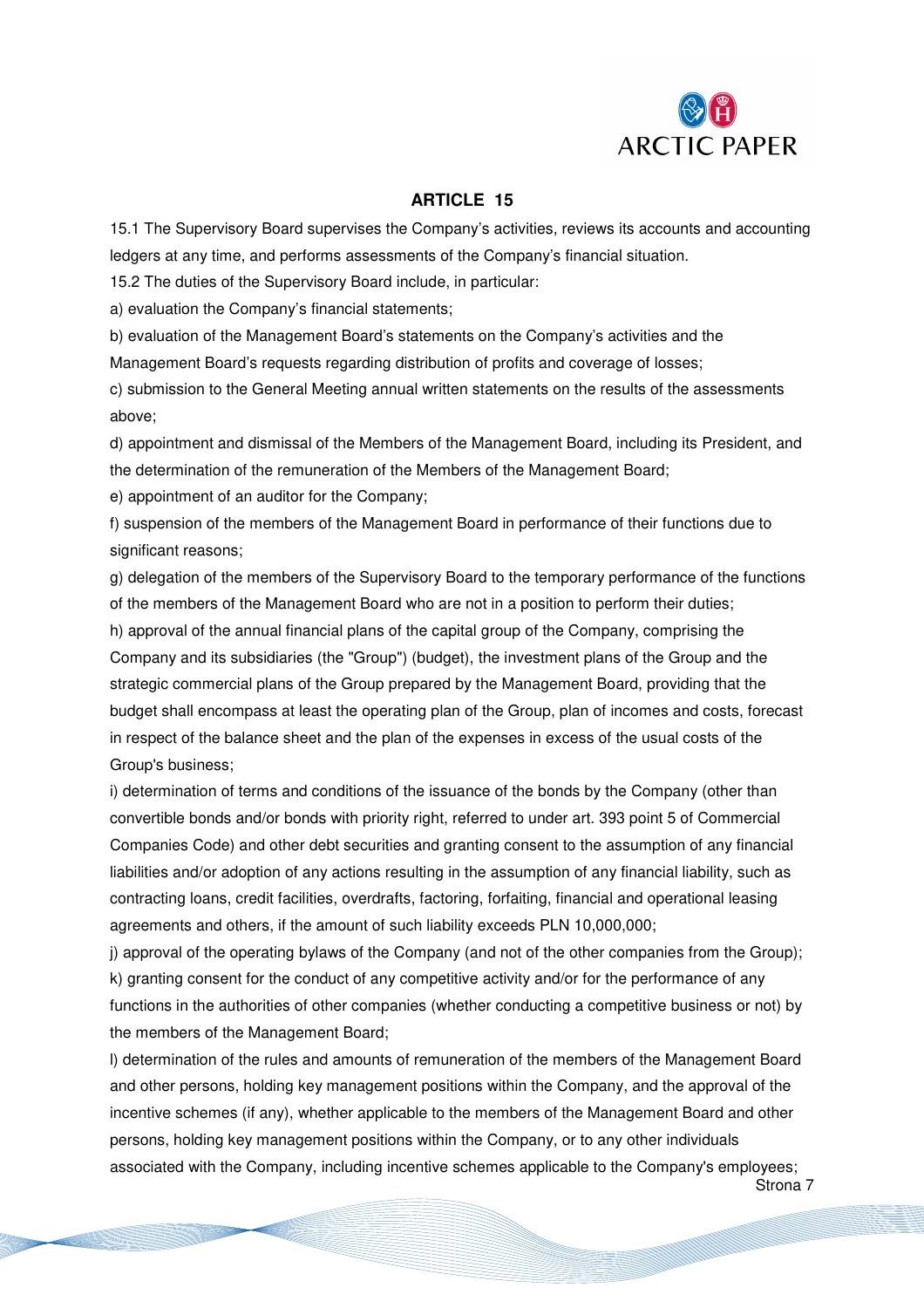

Strona 8

m) adoption of the Supervisory Board's bylaws;

n) granting consent for the conclusion of the agreements between the Company or its subsidiary and the members of the Management Board, members of the Supervisory Board and/or the entities related to the members of the Management Board and/or the members of the Supervisory Board; o) granting consent to the Management Board for the adoption of any of the following actions:

(i) changing of the investment policy of the Company;

(ii) disposal of any rights and/or contraction of any obligations (including, but not limited to, any conditional and/or off-balance obligations), the value of which exceeds PLN 25,000,000, provided that such disposal and/or contraction remains in connection with the Company's business, including, but not limited to, the sale, purchase, establishing of an encumbrance, lease and/or usufruct of any fixed asset, granting a trade credit, suspending, deferring or waiving the obligation to pay any receivables towards the Company, granting warranties, sureties or becoming liable for the someone's else debt; in case of any doubt whether particular disposal and/or contraction remains in connection with the Company's business, upon the relevant request from the Management Board the Supervisory Board shall be entitled to make an assessment in that respect and provide the Management Board with a binding interpretation; the consent of the Supervisory Board is not required for the conclusion of any major contract with customers and suppliers in running business of the Company;

(iii) disposal of any rights and/or contraction of any obligations (including, but not limited to, any conditional and/or off-balance obligations), the value of which exceeds PLN 5,000,000, provided that such disposal and/or contraction does not remain in connection with the Company's business;

(iv) accession by the Company to and divesting by the Company of any other companies, partnerships and/or entities, including, but not limited to the formation of other companies and partnerships, acquisition of other companies (or parts of such companies as a result of e.g. demerger), purchase of the shares and/or the rights and duties of partner in a partnership, participation in the joint ventures, and disposal of any shares, rights and duties of partner in a partnership and/or similar shareholding rights by the Company, only if such accession or divestment results in the disposal of any rights and/or contraction of any obligations by the Company having the value of at least PLN 1,000,000;

(v) transfer of any intellectual property rights and/or ancillary rights by the Company;

(vi) engagement of any advisors and/or third parties by the Company or any of its subsidiaries, if the cost of such engagement exceeds the PLN 500,000;

(vii) making the advance payment for the dividend expected as at the end of the financial year; (viii) providing financing (by any means whatsoever) to the entities related to the Company, including, but not limited to, granting loans, sureties and/or warranties, becoming liable for such related entity's debt, subscribing for any debt securities, suspending, deferring or waiving the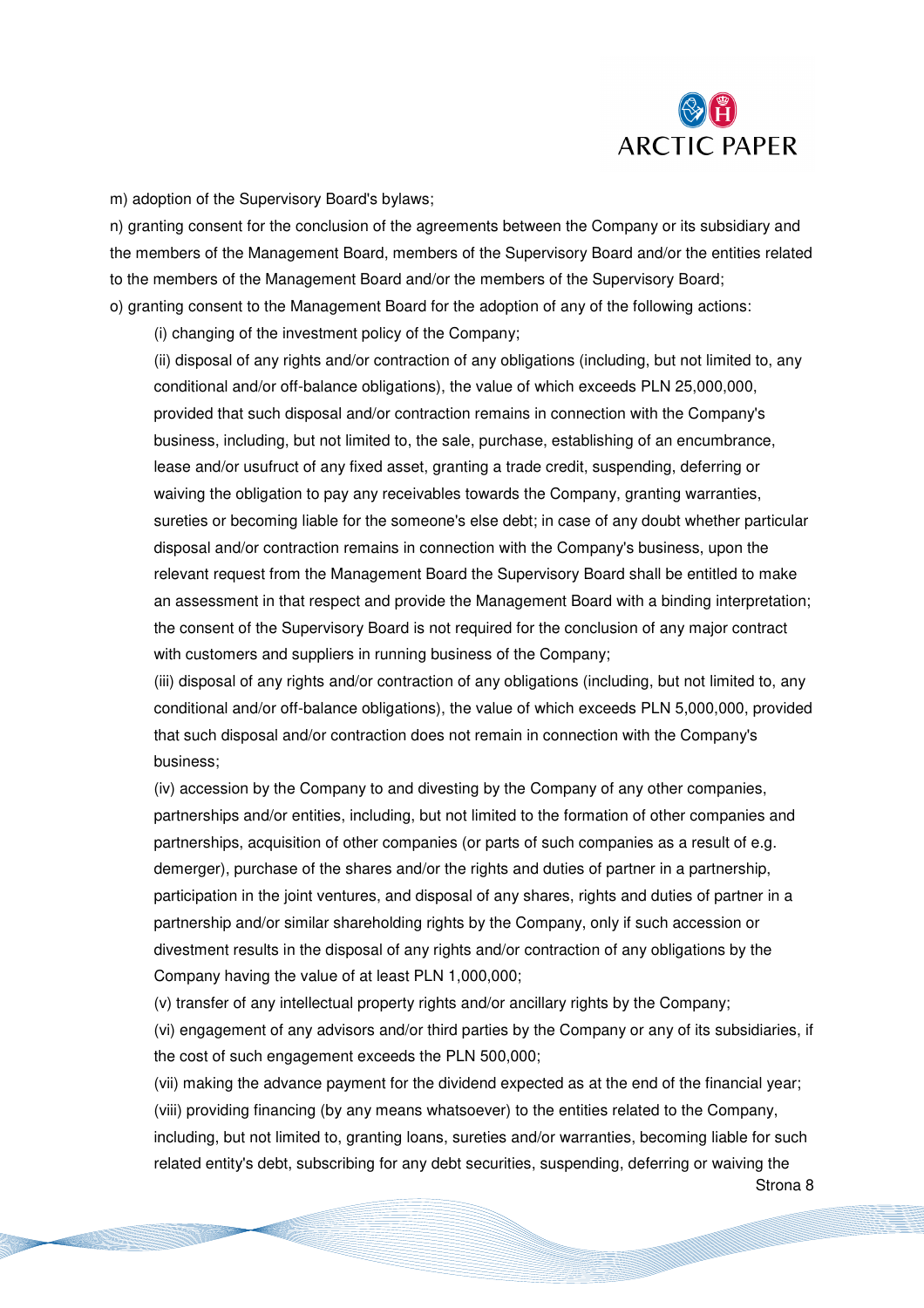

obligation to pay any receivables towards the Company, or disposal of any rights (whether free of charge or not) for the benefit to the entities related to the Company, including, but not limited to, any sale, encumbrance, lease, donation, lending for use and/or contraction of any obligations towards the entities related to the Company (including, but not limited to, any conditional and/or off-balance obligations), the value of which exceeds PLN 10,000,000. 15.3 Members of the Supervisory Board perform their duties in person.

## **THE GENERAL MEETING ARTICLE 16**

16.1 The General Meeting shall be held either in the Company's registered office or in Warsaw. 16.2 A General meeting may be ordinary or extraordinary.

16.3 An Ordinary General Meeting should be held no later than six months after the end of each financial year.

#### **ARTICLE 17**

17.1. The General Meeting will be opened by the Supervisory Board Chairman or the person appointed by the Chairman, and thereafter the Chairman of the General Meeting will be appointed. 17.2. Voting will be open unless any of the shareholders requests secret voting or such voting is required by the provisions of the Commercial Companies Code. If the Commercial Companies Code stipulates voting by name, the request for secret voting will be ineffective.

17.3. Unless the Commercial Companies Code or the articles of association of the Company stipulate otherwise, the resolutions of the General Meeting shall be adopted by an absolute majority of votes 17.4. Commencing on January 1, 2014, the shareholders can participate in the General Meeting with the use of means of electronic communication.

17.5. Prior to January 1, 2014, the Management Board may adopt a resolution on allowing the shareholders to participate in the General Meeting with the use of means of electronic communication. 17.6. The Management Board of the Company shall be authorized to specify the detailed rules for this manner of participation of the shareholders in the General Meeting, including the requirements and limitations necessary to identify the shareholders and ensure safety of electronic communication.

#### **ARTICLE 18**

18.1 The following matters fall within the exclusive competencies of the General Meeting:

- a) examination and approval of the Management Board's statement of the Company's activities and the Company's financial statement for the previous financial year;
- b) acknowledgment of performance of duties by the Management Board and Supervisory Board members duties;

Strona 9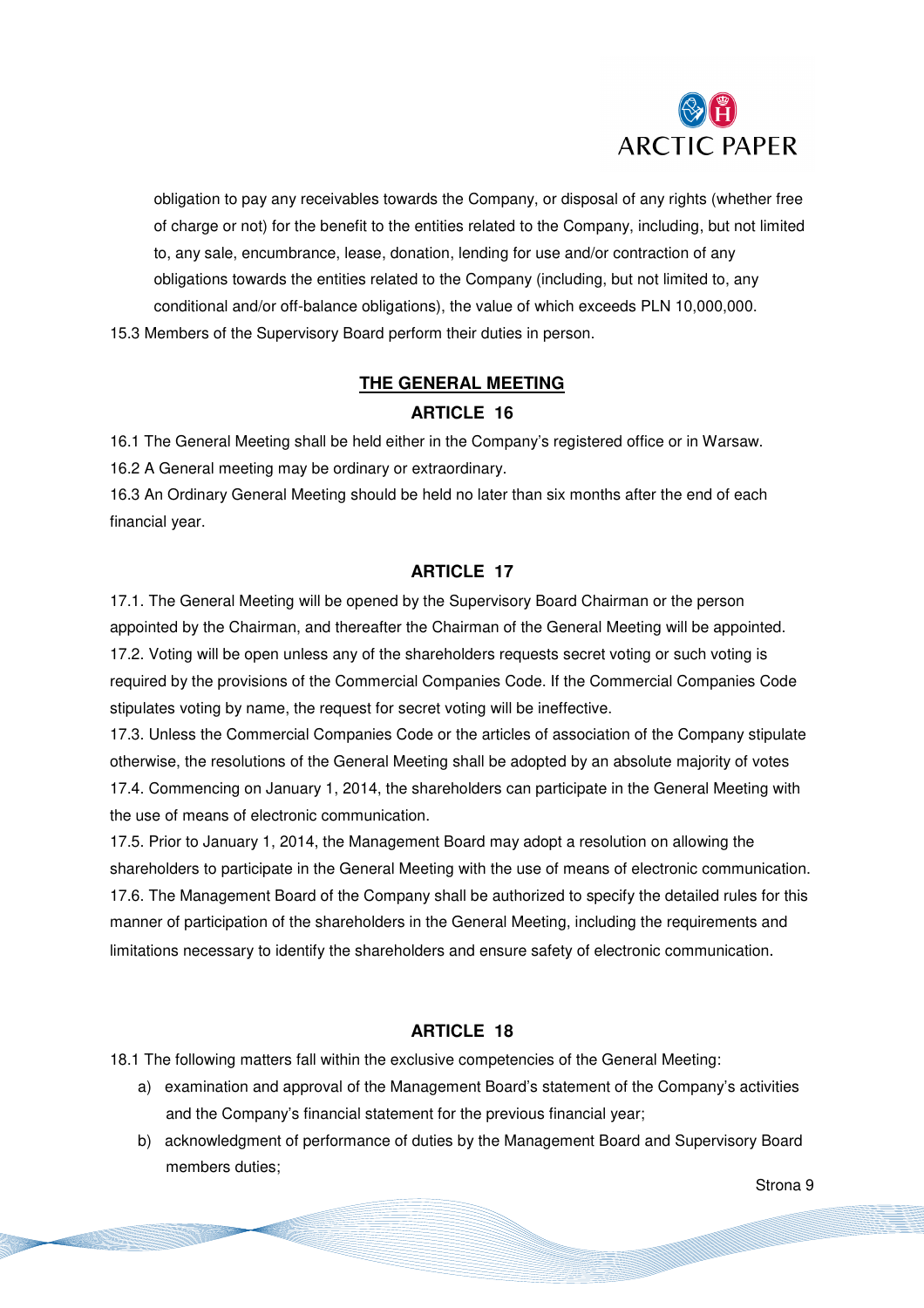

- c) decisions regarding distribution of profit or coverage of losses;
- d) change of the scope of the Company's business activity;
- e) amendment of the Company's Articles of Association;
- f) increase or decrease of the Company's capital;
- g) merger of the Company with another company or companies, division of the Company or transformation of the Company;
- h) dissolution and liquidation of the Company;
- i) emission of convertible bonds or bonds with pre-emption rights and issuance of subscription warrants;
- j) purchase and sale of real estate;
- k) disposal and lease of an enterprise or any organized part thereof and establishment of a limited property right thereupon; and
- l) any and all other matters, for which the present Articles of Association or the Commercial Companies Code require a resolution of the General Meeting.

18.2 The detailed rules of operation of the General Meeting are set out as the By-laws of General Meeting, adopted by the General Meeting.

# **CHAPTER V**

### **THE COMPANY'S OPERATIONS**

#### **ARTICLE 19**

19.1 The Company's accounts and reporting shall be managed in accordance with Polish regulations. 19.2 The Company's financial year is the calendar year.

19.3 Regardless of the supplementary capital, which is increased by at least 8% of total profits for the specific financial year, until it reaches at least onethird of share capital, the Company may also create other capital to cover particular losses or expenses, including funds for payment of future dividends (reserve capital).

#### **ARTICLE 20**

(cancelled)

#### **ARTICLE 21**

21.1 If the Company has the status of a public company, the Ordinary General Meeting shall specify the date, as upon which the list of shareholders eligible for dividend for a given financial year is drawn up (the day of dividend) and the date of payment of such dividend.

Strona 10